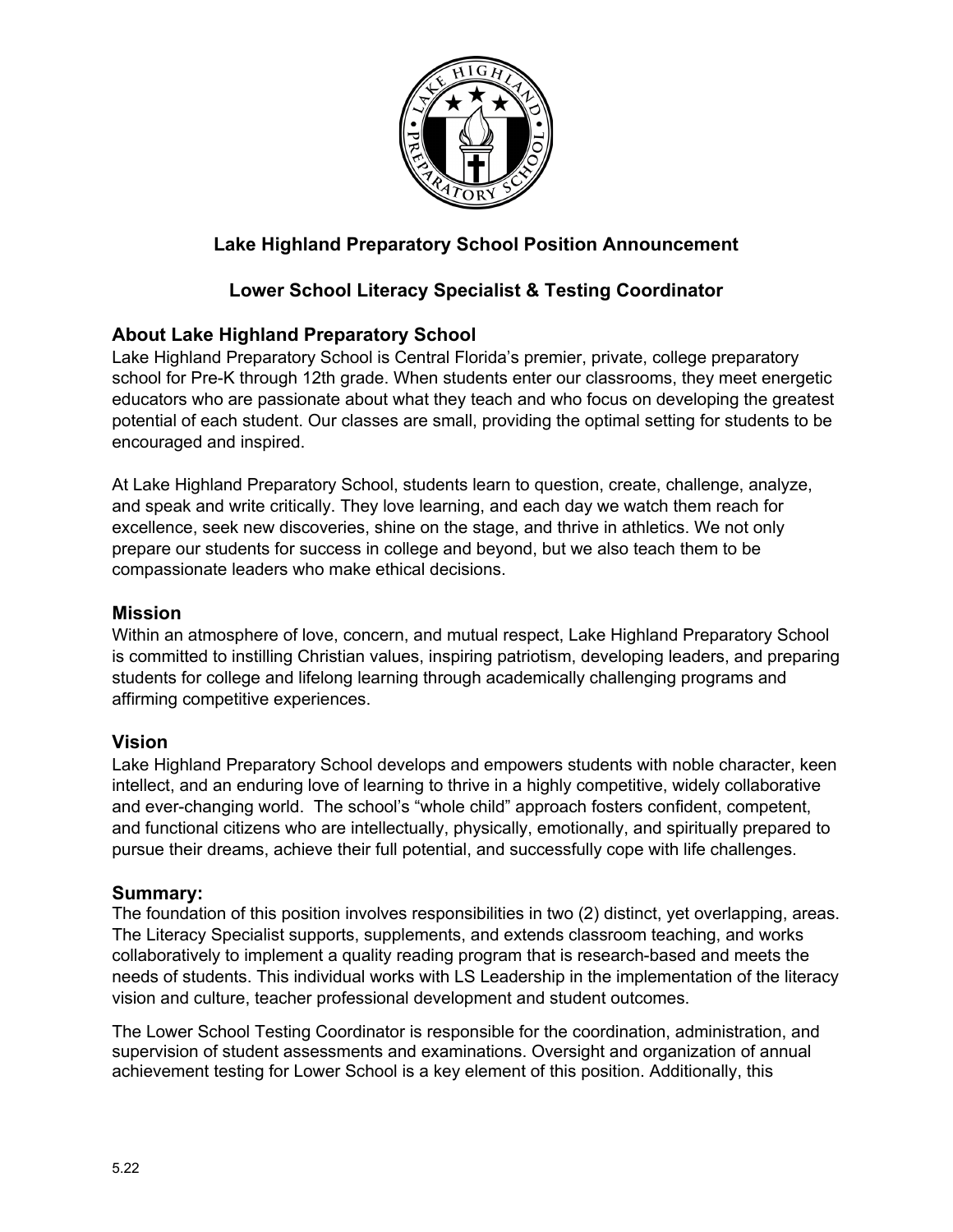

individual will focus on providing specific support of Edison Support Services in facilitating dayto-day functions of accommodated testing services to eligible students.

We encourage applicants of underrepresented groups to apply.

## **Responsibilities:**

*Literacy Specialist – Direct teacher support*

- Meet with teachers to assist and review required reading assessments.
- Assist with establishing fluid reading group and/or identify at-risk readers.
- Model/Co-teach reading groups as needed; Observe and reflect with teachers regarding curriculum implementation.
- Assist in identifying instructional goals for at-risk students in meeting curriculum standards.
- Disseminate literacy best practices to teachers and assist with ongoing literacy professional development.
- Partner with classroom teachers to maximize daily reading opportunities and collect data related to student literacy outcomes.
- Coach teachers to extend reading acquisition at home beyond the classroom.

*Testing Coordinator – Work in collaboration with the Edison Support Services team to*

- Facilitate the day-to-day functions of accommodated testing services including overseeing, implementing, and coordinating exam times, spaces and technology.
- Work with students and faculty to provide responsive, respectful, and collaborative testing support services.
- Maintain testing accommodations that ensure test credibility and privacy.
- Provide information to students and parents regarding the assessment/testing process.
- Proctor tests, scribe, and act as reader as needed.
- Communicate with the Edison Specialist and faculty members regarding testing and support needs.
- Assist in the enforcement of test security policies and procedures before, during, and after testing.

#### **Required Skills/Abilities:**

- Communication skills and the ability to work well with students, parents and faculty is critical. Demonstrated ability to work with and relate to students with disabilities in a respectful manner is preferred.
- Must be able to work well with children and have a working knowledge of child development at the level in which they will be working.
- Working knowledge of computer system functions, including databases, email, social media, Microsoft and Google products and similar productivity and communication tools. Current understating and facility with applications available for student learning support.
- Basic technical knowledge is needed for troubleshooting underperforming hardware and software.
- Prior working knowledge of *Fountas & Pinnell* and/or *Lucy Calkins Units of Study for Writing* is preferred.